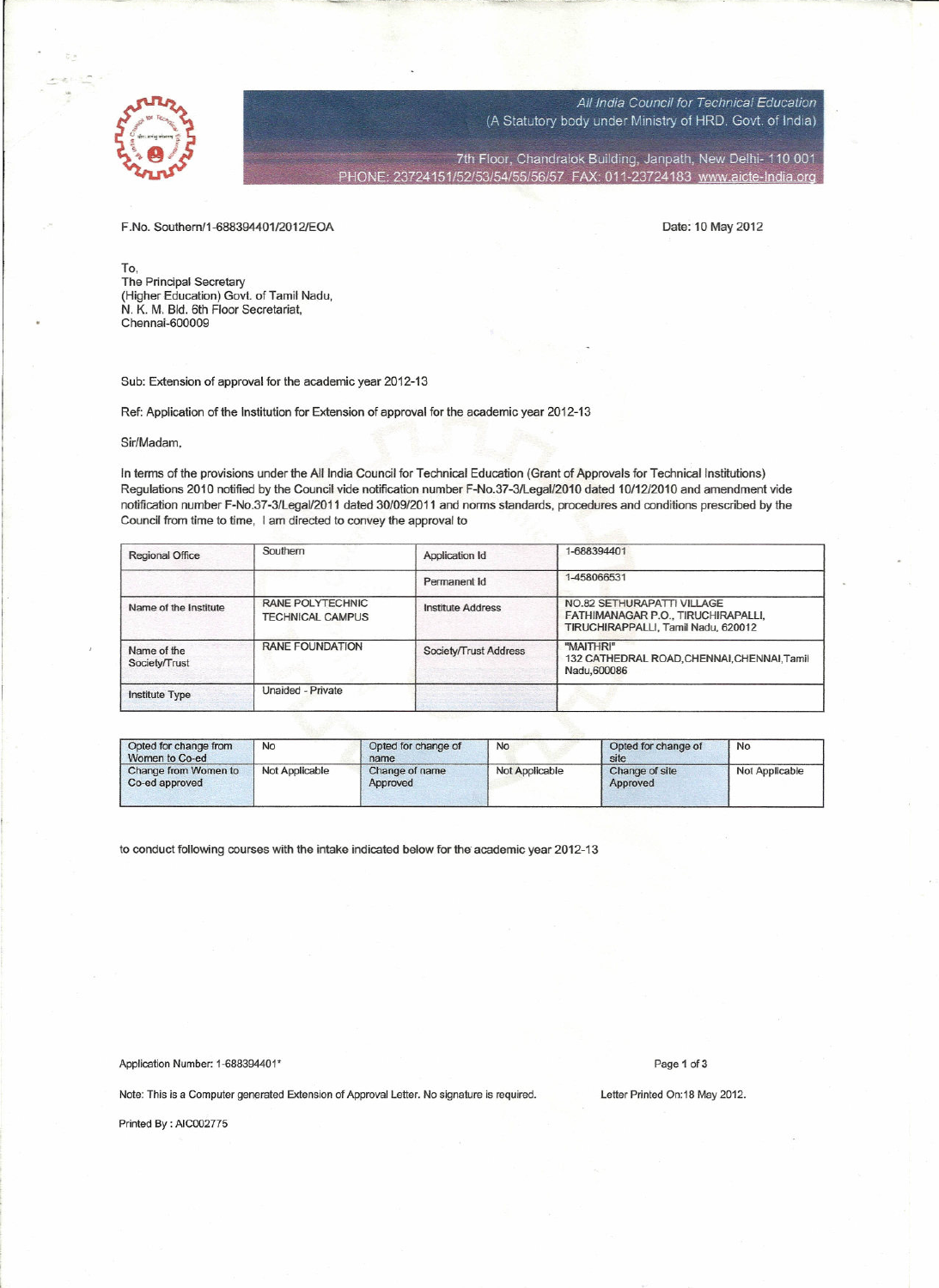

## All India Council for Technical Education

(A Statutory body under Ministry of HRD, Govt. of India)

7th Floor, Chandralok Building, Janpath, New Delhi- 110 001 23724151/52/53/54/55/56/57 FAX: 011-23724183 www.aicte-India.org

| Application Id: 1-<br>688394401                               |                  | Cour<br>se      |                                                                                  | Affiliating<br>Body |                                                                                          | Approved for |                                |                |    |                |                 |                |     |                       |
|---------------------------------------------------------------|------------------|-----------------|----------------------------------------------------------------------------------|---------------------|------------------------------------------------------------------------------------------|--------------|--------------------------------|----------------|----|----------------|-----------------|----------------|-----|-----------------------|
| Program                                                       | Shi<br>ft        | Lev<br>el       |                                                                                  |                     |                                                                                          |              |                                | Full/Part Time |    | Intake 2011-12 | Intake<br>12-13 | $\overline{R}$ | PIO | Foreign Collaboration |
| <b>ENGINE</b><br><b>ERING</b><br>AND<br><b>TECHNO</b><br>LOGY | 1st<br>Shi<br>ft | DIP<br>LO<br>MA | <b>CIVI</b><br>L<br>ENG<br><b>INEE</b><br><b>RIN</b><br>G                        | <b>FULL TIME</b>    | Board of<br>Examinatio<br>n<br>Directorate<br>of<br>Technical<br>Education,<br>Tamilnadu | 60           | 60<br>$\overline{\phantom{a}}$ | No             | No | No             |                 |                |     |                       |
| <b>ENGINE</b><br><b>ERING</b><br>AND<br><b>TECHNO</b><br>LOGY | 1st<br>Shi<br>ft | DIP<br>LO<br>MA | <b>MEC</b><br><b>HANI</b><br>CAL<br><b>ENG</b><br><b>INEE</b><br><b>RIN</b><br>G | <b>FULL TIME</b>    | Board of<br>Examinatio<br>n<br>Directorate<br>of<br>Technical<br>Education,<br>Tamilnadu | 60           | 60                             | No             | No | No             |                 |                |     |                       |

The above mentioned approval is subject to the condition that RANE POLYTECHNIC TECHNICAL CAMPUS shall follow and adhere to the Regulations, guidelines and directions issued by AICTE from time to time and the undertaking / affidavit given by the institution along with the application submitted by the institution on portal.

In case of any differences in content in this Computer generated Extension of Approval Letter, the content/information as approved by the Executive Council / General Council as available on the record of AICTE shall be final and binding.

Strict compliance of Anti-Ragging Regulation:- Approval is subject to strict compliance of provisions made in AICTE Regulation notified vide F. No. 37-3/Legal/AICTE/2009 dated July 1, 2009 for Prevention and Prohibition of Ragging in Technical Institutions. In case Institution fails to take adequate steps to Prevent Ragging or fails to act in accordance with AICTE Regulation or fails to punish perpetrators or incidents of Ragging, it will be liable to take any action as defined under clause 9(4) of the said Regulation.

(Dr. K P Isaac)

Member Secretary, AICTE

Copy to:

- $1.$ The Regional Officer, All India Council for Technical Education Shastri Bhawan 26, Haddows Road Chennai - 600 006, Tamil Nadu
- $2.$ The Director Of Technical Education, **Tamil Nadu**
- The Registrar,  $3<sub>1</sub>$

Application Number: 1-688394401\*

Note: This is a Computer generated Extension of Approval Letter. No signature is required.

Printed By ; AIC002775

Page 2 of 3

Letter Printed On:18 May 2012.